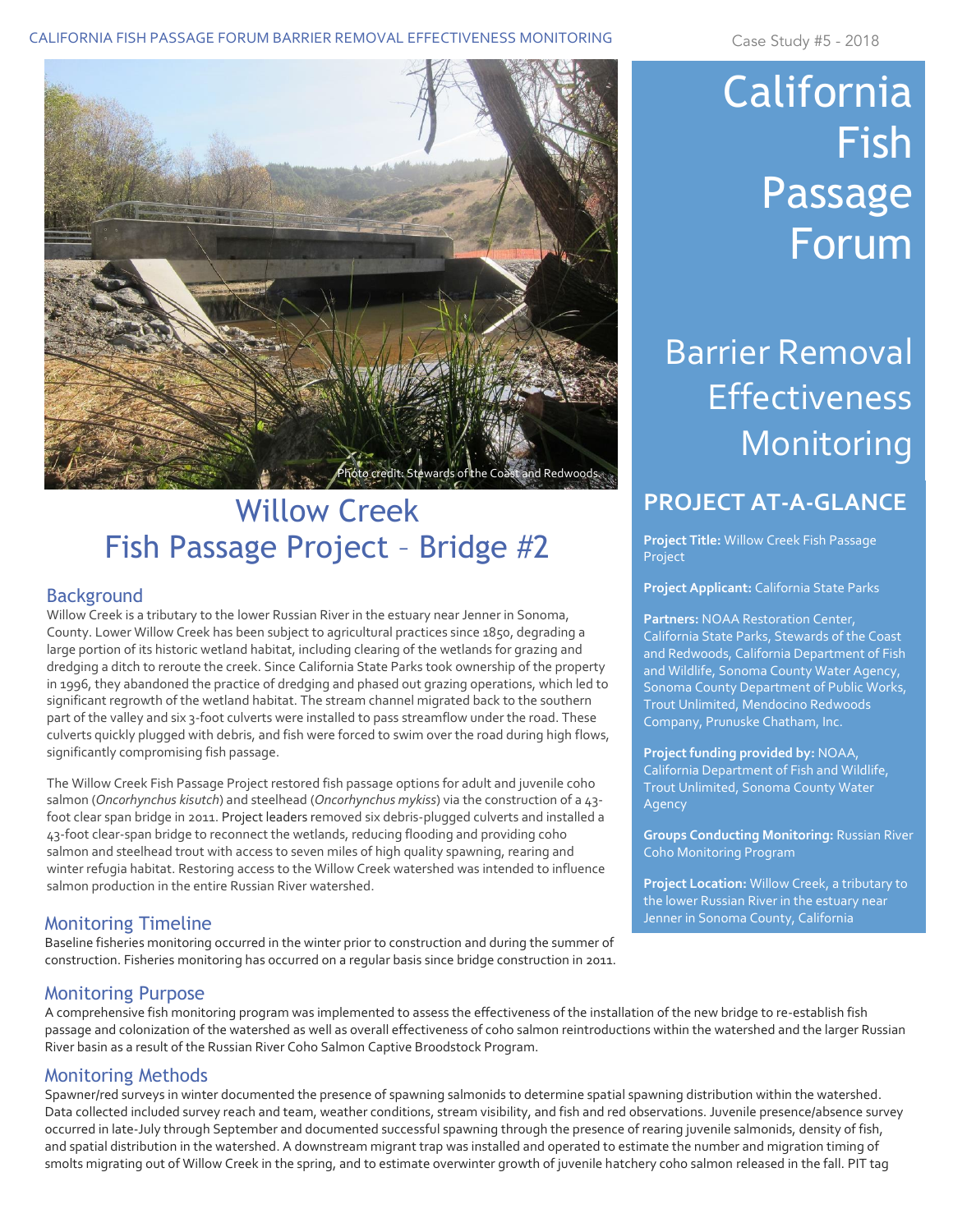antennas and transceivers were installed and operated in Willow Creek to document movement patterns, survival and abundance of PIT-tagged coho salmon released into the watershed as part of the broodstock program.



### Monitoring Results

Table 1. Summary of spawning and snorkel survey observations.

|                                                     |                                               | 2011     | 2012                              | 2013                      |  |  |
|-----------------------------------------------------|-----------------------------------------------|----------|-----------------------------------|---------------------------|--|--|
|                                                     |                                               |          | <b>Adult Spawner/Redd Surveys</b> |                           |  |  |
|                                                     | Number of surveys                             | 3        |                                   | 8                         |  |  |
|                                                     | Adult salmonids                               |          | 4                                 |                           |  |  |
|                                                     | Redds (complete)                              | $\circ$  | 1                                 | $\mathbf 1$               |  |  |
|                                                     | Redds (partial or under construction)         | $\circ$  | $\overline{2}$                    | $\mathbf{1}$              |  |  |
|                                                     | Salmonid jacks                                | $\circ$  | 8                                 | $\mathbf{1}$              |  |  |
|                                                     | Juvenile Presence/Absence Surveys             |          |                                   |                           |  |  |
|                                                     | Number of pools surveyed (above third bridge) | 63       | $119*$                            | 115                       |  |  |
|                                                     | Frequency of pools sampled                    | Random   | Every third pool                  | Every third pool          |  |  |
|                                                     | Coho salmon yoy                               | O        | O                                 | 221                       |  |  |
|                                                     | Coho salmon parr                              | $\circ$  | $\mathbf{1}$                      |                           |  |  |
|                                                     | Steelhead yoy                                 | 99       | 424                               | 100                       |  |  |
|                                                     | Steelhead parr/resident                       | 53       | 343                               | 22                        |  |  |
|                                                     | Chinook salmon parr                           | $\circ$  | O                                 | $\overline{\mathbf{2}}$   |  |  |
|                                                     |                                               |          |                                   | <b>Summary Statistics</b> |  |  |
| Average number of steelhead yoy observed per pool   |                                               | 1.43     | 3.56                              | 0.87                      |  |  |
| Range of steelhead yoy observed per pool            |                                               | $0 - 10$ | $0 - 43$                          | $0 - 10$                  |  |  |
| Average number of coho salmon yoy observed per pool |                                               |          |                                   | 1.92                      |  |  |
| Range of coho salmon yoy observed per pool          |                                               |          |                                   | $0 - 26$                  |  |  |

\*In 2012, 60 pools were surveyed between 3rd bridge and Hunter's Camp and 59 pools between Hunter's Camp and the bedrock falls. In 2013, 57 and 58 pools were sampled in the same reaches.